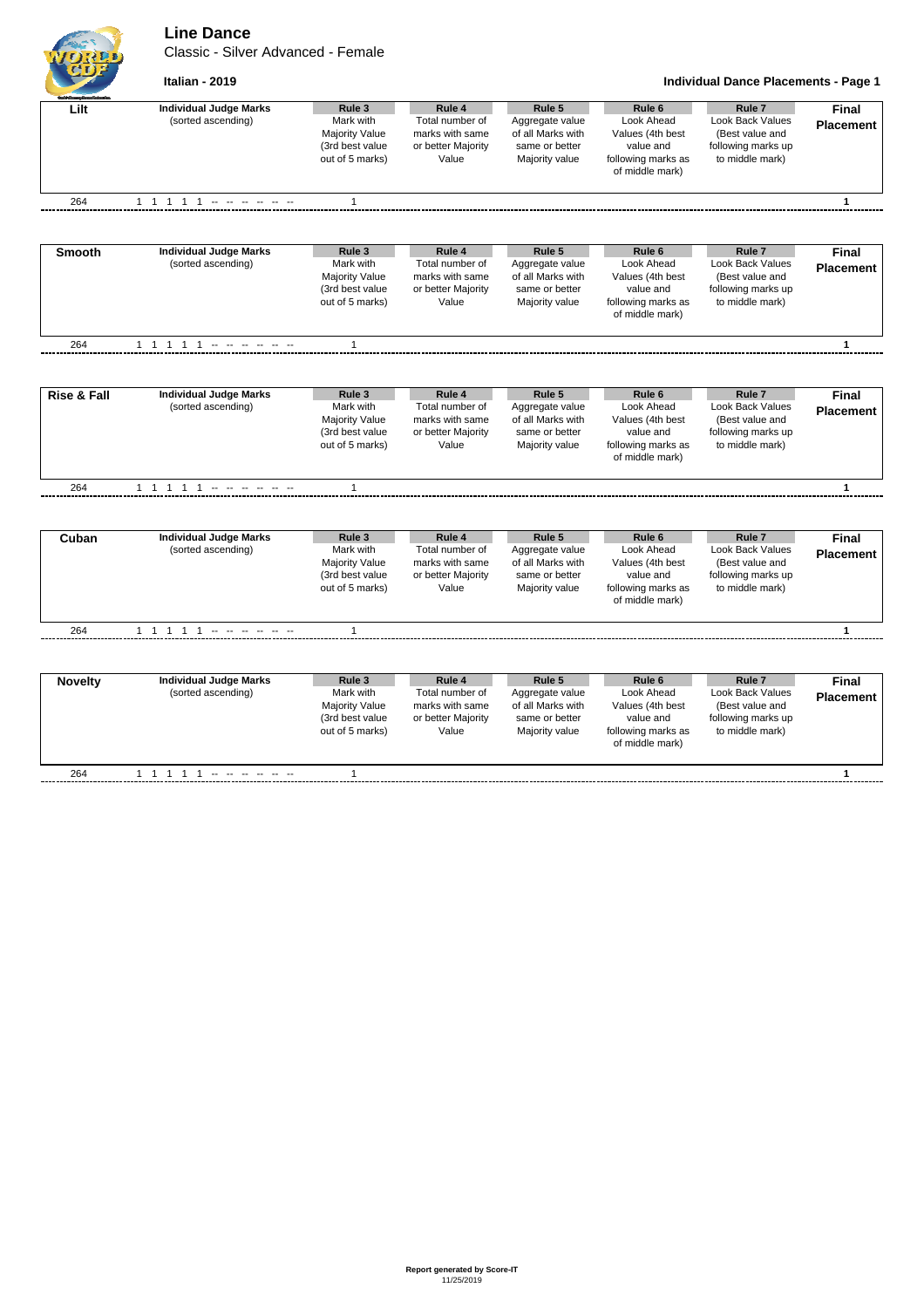## **Line Dance**

VORED

M - Movement T - Timing

Classic - Silver Advanced - Female

| <b>LID</b>     | Italian - 2019                           | <b>Penalties - Page 2</b> |                                 |   |                         |                |   |                            |    |                 |  |  |
|----------------|------------------------------------------|---------------------------|---------------------------------|---|-------------------------|----------------|---|----------------------------|----|-----------------|--|--|
| Lilt           | Judges                                   |                           |                                 |   |                         |                |   |                            |    |                 |  |  |
|                | 2                                        | 3                         | 4                               | 5 | 6                       | 7              | 8 | 9                          | 10 | $\overline{11}$ |  |  |
|                | No penalties were applied in this dance. |                           |                                 |   |                         |                |   |                            |    |                 |  |  |
| Smooth         |                                          |                           |                                 |   | Judges                  |                |   |                            |    |                 |  |  |
|                | $\overline{2}$                           | 3                         | 4                               | 5 | 6                       | $\overline{7}$ | 8 | 9                          | 10 | $\overline{11}$ |  |  |
|                | No penalties were applied in this dance. |                           |                                 |   |                         |                |   |                            |    |                 |  |  |
| Rise & Fall    | Judges                                   |                           |                                 |   |                         |                |   |                            |    |                 |  |  |
|                | $\overline{2}$<br>1                      | 3                         | 4                               | 5 | 6                       | $\overline{7}$ | 8 | 9                          | 10 | 11              |  |  |
|                | No penalties were applied in this dance. |                           |                                 |   |                         |                |   |                            |    |                 |  |  |
| Cuban          | 1                                        |                           |                                 |   | Judges                  |                |   |                            |    |                 |  |  |
|                | $\overline{2}$                           | 3                         | 4                               | 5 | 6                       | $\overline{7}$ | 8 | 9                          | 10 | 11              |  |  |
|                | No penalties were applied in this dance. |                           |                                 |   |                         |                |   |                            |    |                 |  |  |
| <b>Funky</b>   | Judges                                   |                           |                                 |   |                         |                |   |                            |    |                 |  |  |
|                | $\overline{2}$                           | 3                         | 4                               | 5 | 6                       | $\overline{7}$ | 8 | 9                          | 10 | $\overline{11}$ |  |  |
|                | No penalties were applied in this dance. |                           |                                 |   |                         |                |   |                            |    |                 |  |  |
| <b>Novelty</b> |                                          |                           |                                 |   | Judges                  |                |   |                            |    |                 |  |  |
|                | $\overline{2}$<br>1                      | 3                         | 4                               | 5 | 6                       | $\overline{7}$ | 8 | 9                          | 10 | $\overline{11}$ |  |  |
|                | No penalties were applied in this dance. |                           |                                 |   |                         |                |   |                            |    |                 |  |  |
| <b>Penalty</b> | <b>Non-Conference Penalty Codes</b>      |                           | <b>Conference Penalty Codes</b> |   |                         |                |   |                            |    |                 |  |  |
| <b>Codes</b>   | 1 Placement Reduction                    |                           | <b>Last Placement</b>           |   | Reasons                 |                |   | Codes                      |    |                 |  |  |
|                | - Costume and Appearance<br>С            |                           | P - Prop Use                    |   | Self Selected Music     |                |   | S - Single Lower Placement |    |                 |  |  |
|                | <b>Basic Pattern</b><br>B<br>$\sim$      | D                         | - Dance Delivery                |   | Loss of Hat             |                |   | - Last Place<br>Q          |    |                 |  |  |
|                | - Courtesy & Floorcraft<br>F.            |                           | H - Costume Minimums            |   | Leaving the Dance Floor |                |   | X - Full Disqualification  |    |                 |  |  |

A - Acceptable Behavior (Boots & Hats) E - Expulsion